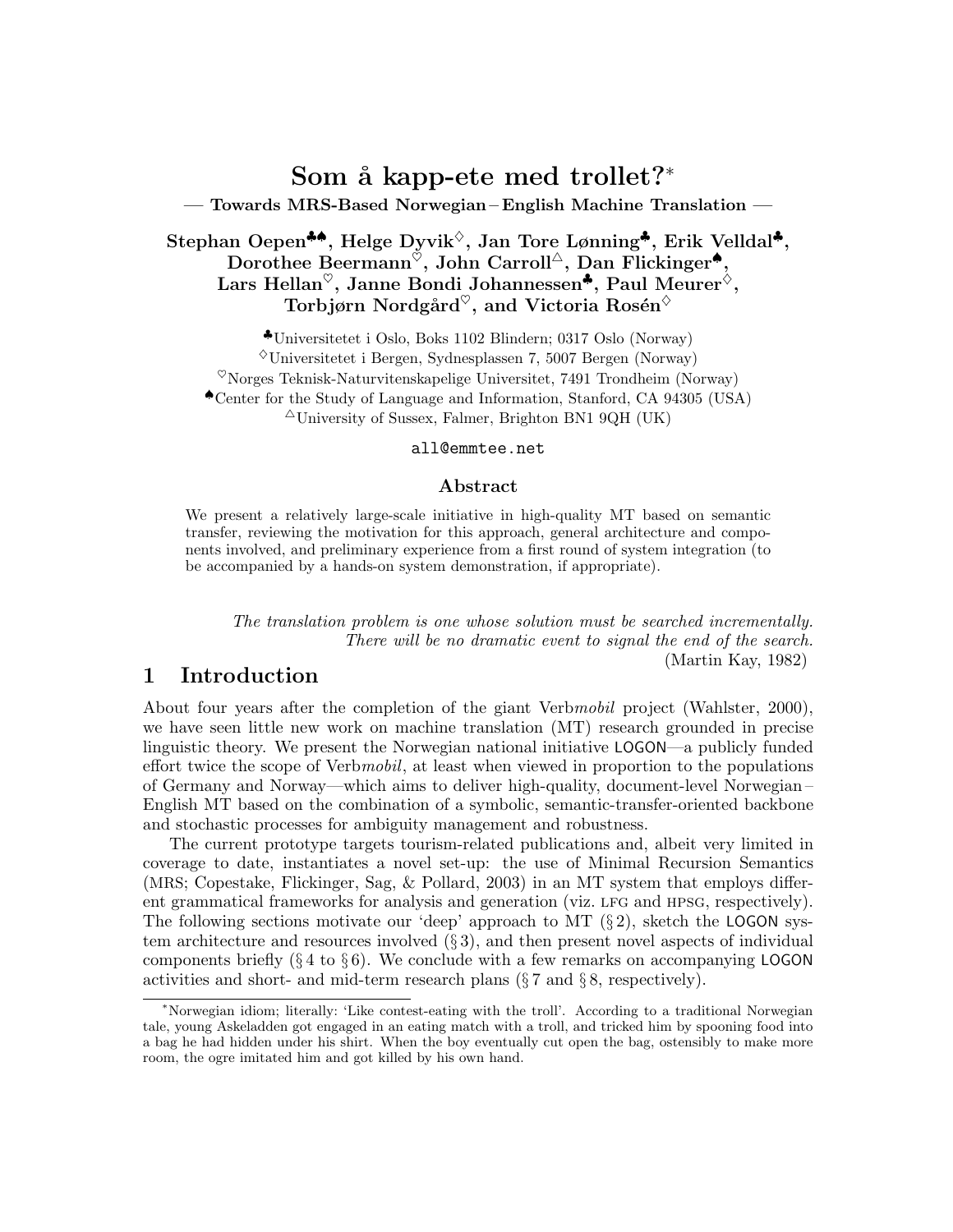$\bar{h}_{1}$ ,  $\{h_1: \text{proposition\_m}(h_3), h_4: \text{proper\_q}(x_5, h_6, h_7), h_8: \text{named}(x_5, \text{'Body'}),\}$  $h$ 9:\_populate\_v $(e_2,\, \_,\, x_5)$ ,  $h$ 9:\_densely\_r $(e_2)$  },  $\{h_3 =_q h_9, h_6 =_q h_8\}\rangle$ 

Figure 1: Simplified MRS representation for the utterance 'Bodø is densely populated.' The core of the structure is a bag of *elementary predications* (EPs), using distinguished handles  $('h_i'$  variables) to express scopal relations, where handle identity denotes scopal conjunction and an additional set of  $\zeta = a'$  (equal modulo quantifier insertion) handle constraints enables scope underspecification. Event- and instance-type variables (' $e_j$ ' and ' $x_k$ ', respectively) capture semantic linking among EPs, where MRSs tend to use a small inventory of thematically bleached role labels  $(ARG_0 ... ARG_n)$ , abbreviated through order-coding in the example above (see § 3 below for details).

# 2 Why Deep MT in the  $21^{st}$  Century?

Even if we stay away from idioms involving Norwegian folk tales, machine translation is a hard, if not impossible, problem. The task encompasses not only all strata of linguistic description—phonology to discourse—but in the general case requires potentially unlimited knowledge about the actual world and situated language use. The state-of-the-art in MT today is somewhat ambivalent: most commercial systems deploy rule-based approaches (often using techniques from the 1960s and 1970s) while MT research has been dominated by statistical methods for the past decade or so.

Like a growing number of colleagues, we doubt the long-term value of *pure* statistical (or data-driven) approaches, both practically and scientifically. Large parallel training corpora are scarce for most languages, and word-level alignment remains a challenging research topic. Assuming sufficient training material, statistical translation quality still leaves much to be desired, and probabilistic NLP experience in general suggests that we can expect 'ceiling' effects on system evolution. Statistical MT research has yet to find a satisfactory role for linguistic analysis, albeit shallow; by itself, it does not further our understanding of language.

Emerging work on combining symbolic and data-driven approaches to MT will depend on an active stream of state-of-the-art, MT-oriented linguistics research. LOGON capitalizes on linguistic precision for high-quality translation and, accordingly, puts scalable linguistic resources—complemented with stochastic components—at the core of the initiative. Despite frequent cycles of overly high hopes and subsequent disillusionment, MT in our view is the type of application that may demand knowledge-heavy, 'deep' approaches to NLP for its ultimate, long-term success. Plurality of approaches to grammatical description and reusability of individual parts are among the strong points of the LOGON collaboration.

# 3 System Architecture & Interface Representations

Reflecting the above desiderata (as well as existing expertise and research interests among partners), the LOGON prototype implements a relatively conventional architecture, organized around in-depth grammatical analysis in the source language (SL), semantic transfer of logical-form meaning representations from the source into the target language (TL), and full, grammar-based TL tactical generation. The three core phases communicate in a uniform semantic interface language, Minimal Recursion Semantics (MRS). Although MRS was originally proposed for, among others, MT tasks (Copestake, Flickinger, Malouf,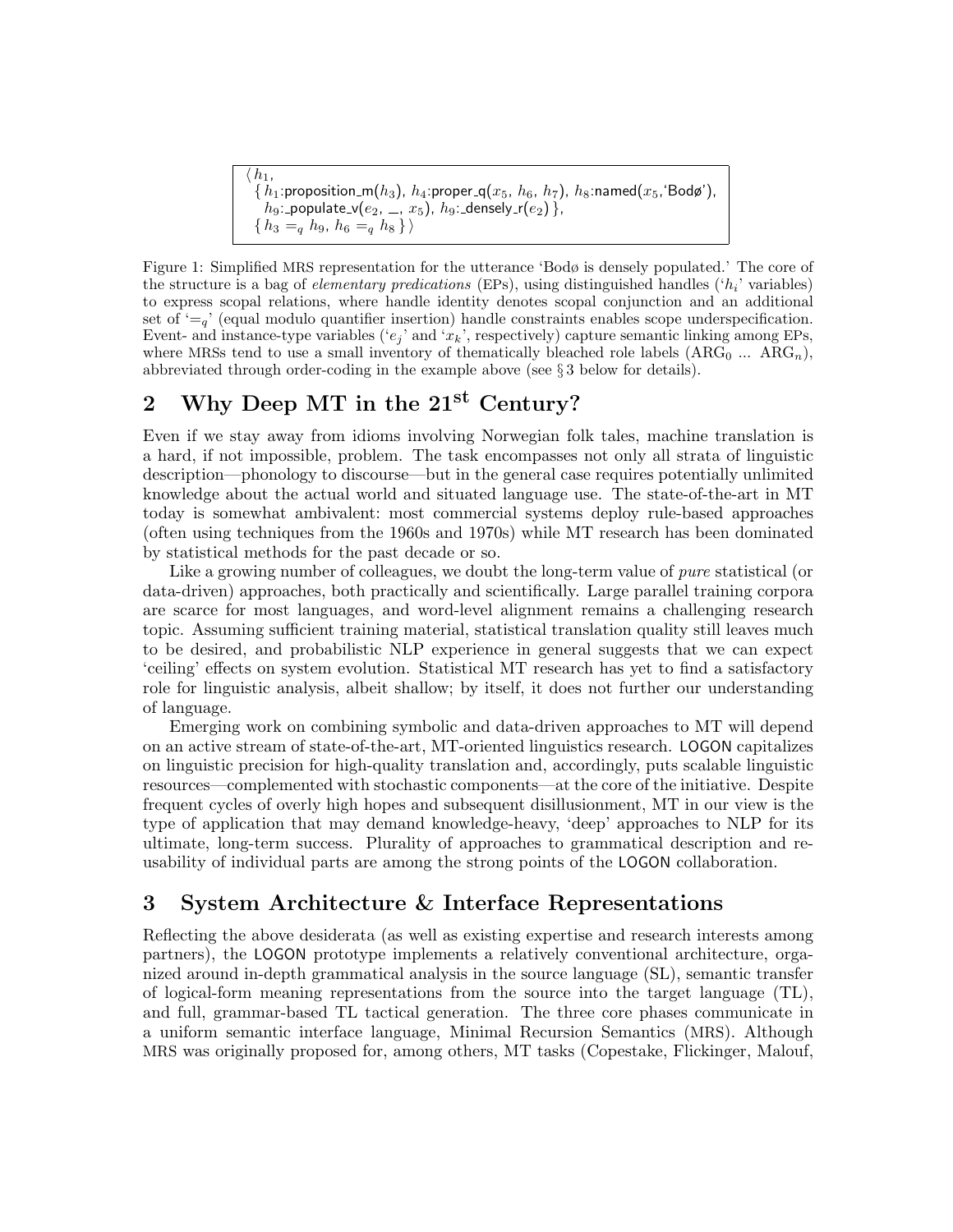

Figure 2: Schematic system architecture: the three core processing components are managed by a central controller that passes intermediate results (MRSs) through the translation pipeline. The Parallel Virtual Machine (pvm) layer facilitates distribution, parallelization, failure detection, and roll-over.

Riehemann, & Sag, 1995), to our best knowledge LOGON is the first system to implement end-to-end MRS-based translation. Broadly speaking, MRS is a flat, event-based (neo-Davidsonian) framework for computational semantics that facilitates underspecification of both scope relations<sup>1</sup> and generalization over classes of predicates (e.g. two-place temporal relations corresponding to distinct lexical prepositions: 'in May' vs. 'on Monday'; see § 5 below), thus enabling MT components to defer the resolution of ambiguity and supporting flexible experimentation with 'moving' distinctions around between the analysis, transfer, and generation phases. Furthermore, the abstraction from SL and TL surface properties enforced in our semantic transfer approach facilitates a novel combination of diverse grammatical frameworks, viz. lfg for Norwegian analysis and hpsg for English generation.

While an in-depth introduction to MRS (for MT) is beyond the scope of this note (but see references cited above), Figure 1 presents an example semantics for a simplified example from the LOGON corpus. The truth-conditional core is captured as a flat multiset (or 'bag') of elementary predications (EPs), combined with generalized quantifiers and designated handle variables to account for scopal relations. The bag of EPs, often termed the RELS set, is complemented by the handle of the top-scoping EP and a set of handle constraints (or HCONS) recording restrictions on scope relations contributed by the syntax.

Figure 2 presents the main components of the LOGON prototype, where all component communication is in terms of sets of MRSs and, thus, can easily be managed in a distributed and (potentially) parallel client – server set-up. Both the analysis and generation grammars 'publish' their interface to transfer—i.e. the inventory and synopsis of semantic predicates in the form of a Semantic Interface specification ('SEM-I'), such that transfer can operate without knowledge about grammar internals. In practical terms SEM-Is are an important

<sup>&</sup>lt;sup>1</sup>In this respect, MRS is closely related to a tradition of underspecified semantics reflected in, among others, Quasi-Logical Form (QLF; Alshawi & Crouch, 1992), Underspecified Discourse Representation Theory (UDRT; Reyle, 1993), Hole Semantics (Bos, 1995), and the Constraint Language for Lambda Structures (CLLS; Egg, Koller, & Niehren, 2001).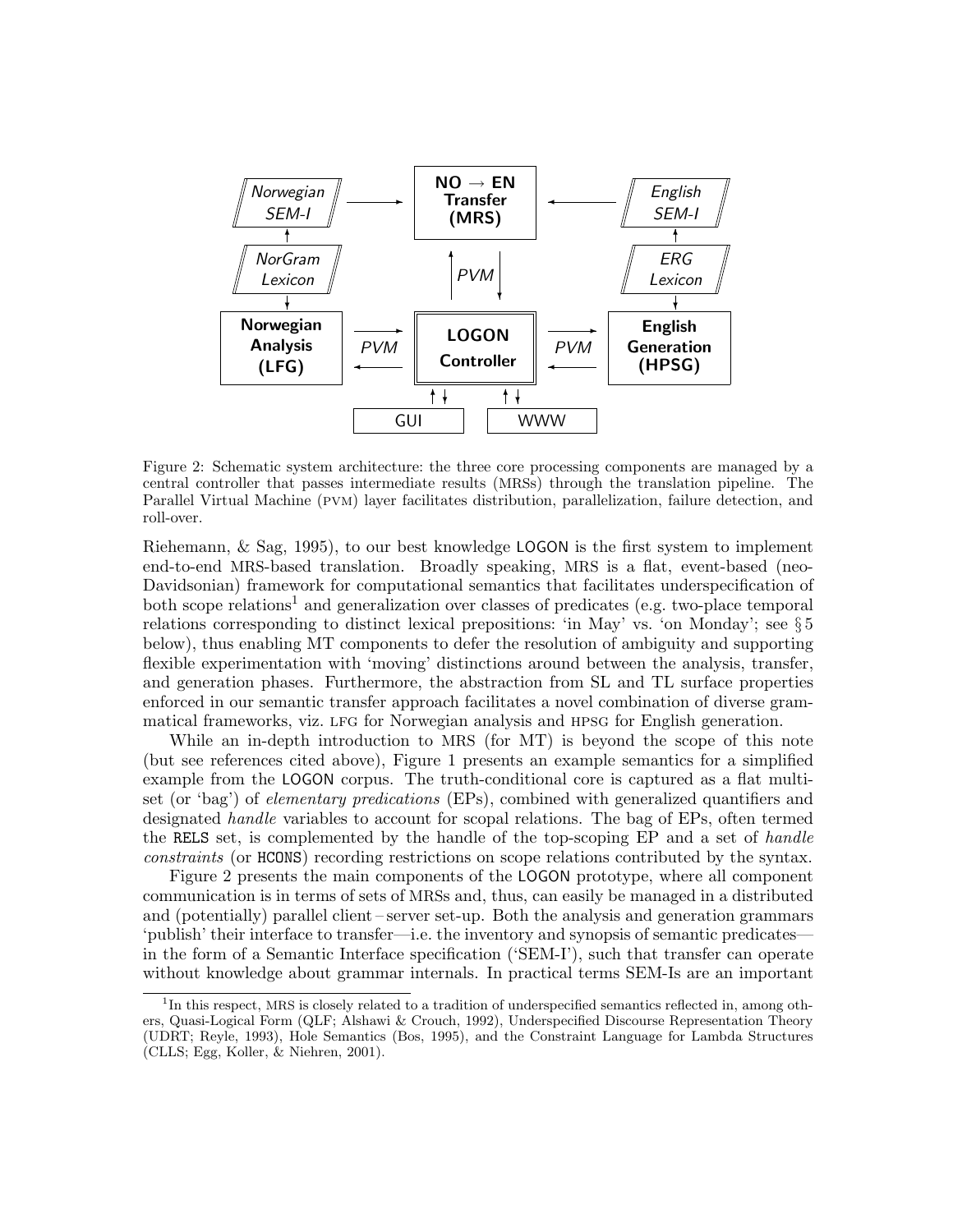development tool (facilitating wellformedness testing of interface representations at all levels), but they also have interesting theoretical status with regard to transfer. The SEM-Is for the Norwegian analysis and English generation grammars, respectively, provide an exhaustive enumeration of legitimate semantic predicates (i.e. the transfer vocabulary) and 'terms of use', i.e. for each predicate its set of appropriate roles, corresponding value constraints, and indication of (semantic) optionality of roles. Furthermore, the SEM-I provides generalizations over classes of predicates—e.g. hierarchical relations like those depicted in Figure 4 below—that play an important role in the organization of MRS transfer rules.

### 4 Norwegian Analysis Using LFG

Syntactic analysis of Norwegian is based on an existing LFG resource grammar, NorGram (Dyvik, 1999), under development on the Xerox Linguistic Environment (xle) since around 1999. The grammar has a lexicon comprising some 80,000 lemmas. For use in LOGON, the grammar is extended and augmented with an MRS module, deriving representations suitable as input to transfer. NorGram assigns the usual LFG representations c-structure (PS tree) and f-structure (attribute-value matrix expressing, inter alia, grammatical relations like subject and object) to sentences. The f-structure is derived by co-description: partial descriptions of f-structures are associated with c-structure rules and lexical entries. The LFG architecture allows the projection of new representations by similar co-description, and the MRS-structure is projected off the f-structure in this way. Thus, the projection architecture of lfg allows the derivation of representations meeting external specifications, which is a desirable property of resource grammars.

We may consider a simplified example. In each equation, let '<sup>†</sup>' denote the f-structure projected by the mother c-structure node (as usual in lfg), and let 'm::f' denote the MRS structure projected by the f-structure f. Furthermore, let 'KEY' be an attribute whose value is to be one elementary predication, i.e. the kind of basic structures which are collected in a set labeled 'RELS' in the flat MRS representations, and let 'p' be the predicate introduced by a verb. Simplifying some details, the following path equations are among those associated with transitive verbs in the NorGram lexicon:

- $(1)$   $(\uparrow$ PRED) = 'p $\langle (\uparrow$ SUBJ) $(\uparrow$ OBJ) $\rangle$ '
- (2)  $(m::\uparrow$  KEY RELATION) = 'p'
- (3)  $(m::\uparrow K EY \text{ ARG1}) = (m::(\uparrow \text{SUBJ}) \text{KEY ARG0})$
- (4)  $(m::\uparrow K EY \text{ ARG2}) = (m::(\uparrow \text{OBJ}) \text{ KEY ARG0})$
- $(5)$   $(m::\uparrow K EY) \in (m::\uparrow R ELS)$
- $(6)$   $(m::\uparrow$ RELS) =  $(m::(\uparrow$ SUBJ) RELS)
- $(7)$   $(m::\uparrow HCONS) = (m::(\uparrow SUBJ) HCONS)$
- $(8)$   $(m::\uparrow$ RELS) =  $(m::(\uparrow$  OBJ) RELS)
- $(9)$   $(m::\uparrow \text{HCONS}) = (m::(\uparrow \text{OBJ})$  HCONS)

Equation (3) unifies the ARG1 of the verb's KEY with the ARG0 of the subject's KEY, and equation (4) similarly links ARG2 with the object's ARG0. The symbol  $\equiv$  expresses union when its arguments are sets. Thus, equations  $(6)-(9)$  take the unions of the sets of EPs (RELS) and handle constraints (HCONS) of the various constituents, thus creating the bags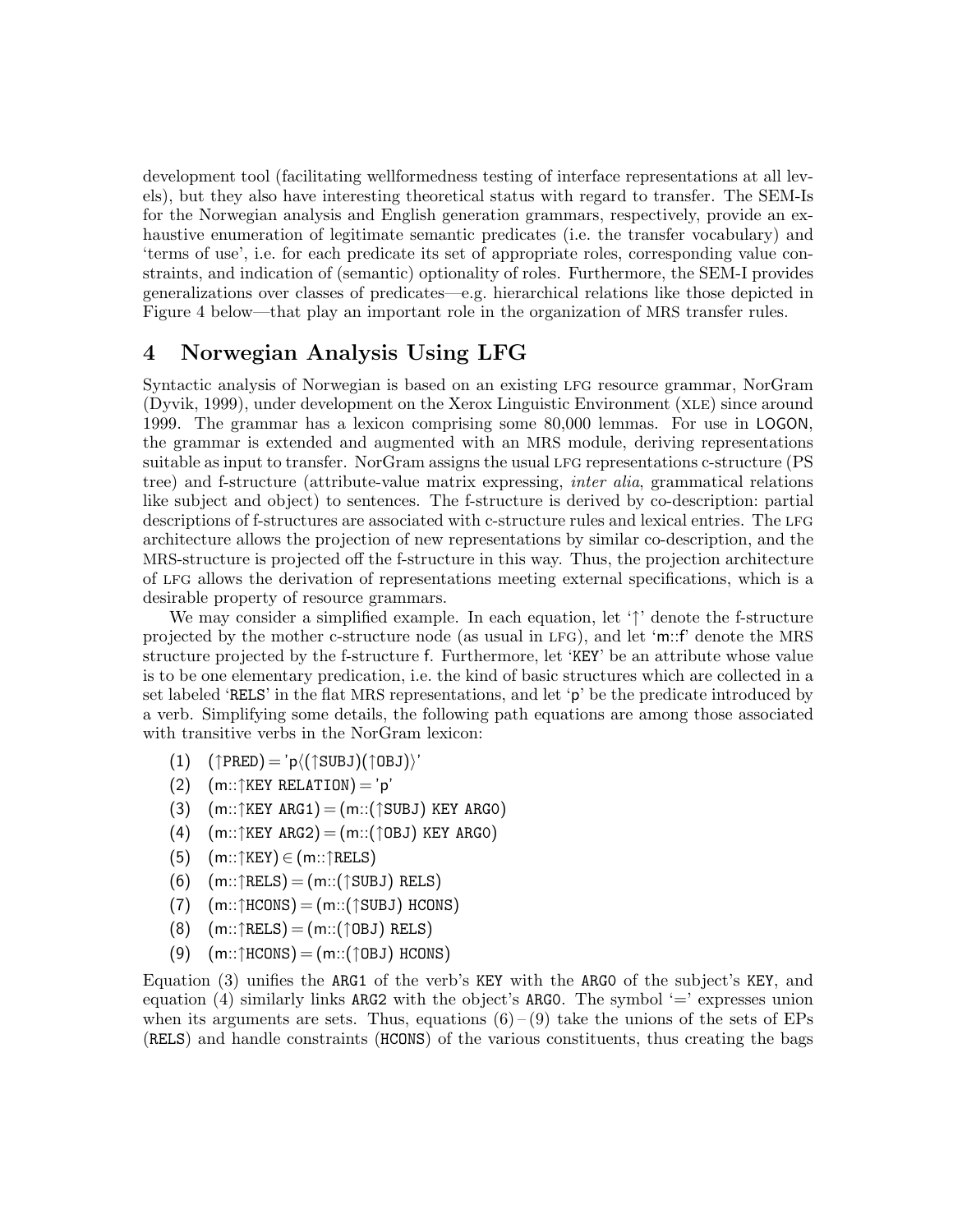

Figure 3: Evolution of analysis coverage (in per cent, left axis) and average structural ambiguity (number of analyses, right axis) over a three-month development interval.

of such elements characteristic of MRS. The MRS projection of NorGram presently contains about 2000 equations of this kind.

A limited amount of post-processing is applied to the MRS-structures produced by the grammar to arrive at the appropriate representation format for transfer, e.g. construction of the appropriate relation names and co-indexed variables. Furthermore, sometimes the desired scope and other hierarchical relations in the MRS representation may deviate from the descriptions in the resource grammar. Unless the analysis in the resource grammar is changed in such cases, it may be inconvenient to derive the appropriate MRS analysis by simple co-description. One example is the analysis of adverbial clauses, in which the relations introduced by subjunctions like if, when, because, etc. are analyzed as the toplevel predicates of the top proposition in the MRS structure, taking the main clause and subordinate clause propositions as scopal arguments, while NorGram—more traditionally has such subjunctions subordinate to the main clause. In a few such cases the grammarderived MRS structures are post-processed slightly to derive the appropriate representations.

While the c- and f-structures jointly define the set of grammatical strings in the language, the MRS projection does not constrain grammaticality, but rather exploits f-structure information to assemble representations in the MRS format. Since the MRS projection of NorGram exploits the information in the f-structure, it could serve as a basis for developing similar MRS projections for parallel LFG grammars for other languages, such as the grammars developed in the ParGram project (see Dyvik, 2003, for a brief ParGram overview).

Figure 3 plots the development over a three-month integration period in NorGram coverage and average structural ambiguity with respect to an initial development corpus comprised of excerpts from tourism brochures. The initial jumps in coverage are due to the addition of domain-specific compounds and proper names to the lexicon. About twenty per cent of the sentences covered to date have fragmented analyses, resulting from chunk parsing triggered when no complete analysis is found. xle fragment parsing makes use of optimality markings to select analyses with maximal-sized fragments. Our goal is to transfer and generate from fragmented MRSs as well, which will ensure some translation results even for sentences that do not parse completely. The xle analyzer includes support for stochastic parse selection models, assigning likelihood measures to competing analyses, and we are in the process of preparing Norwegian training data.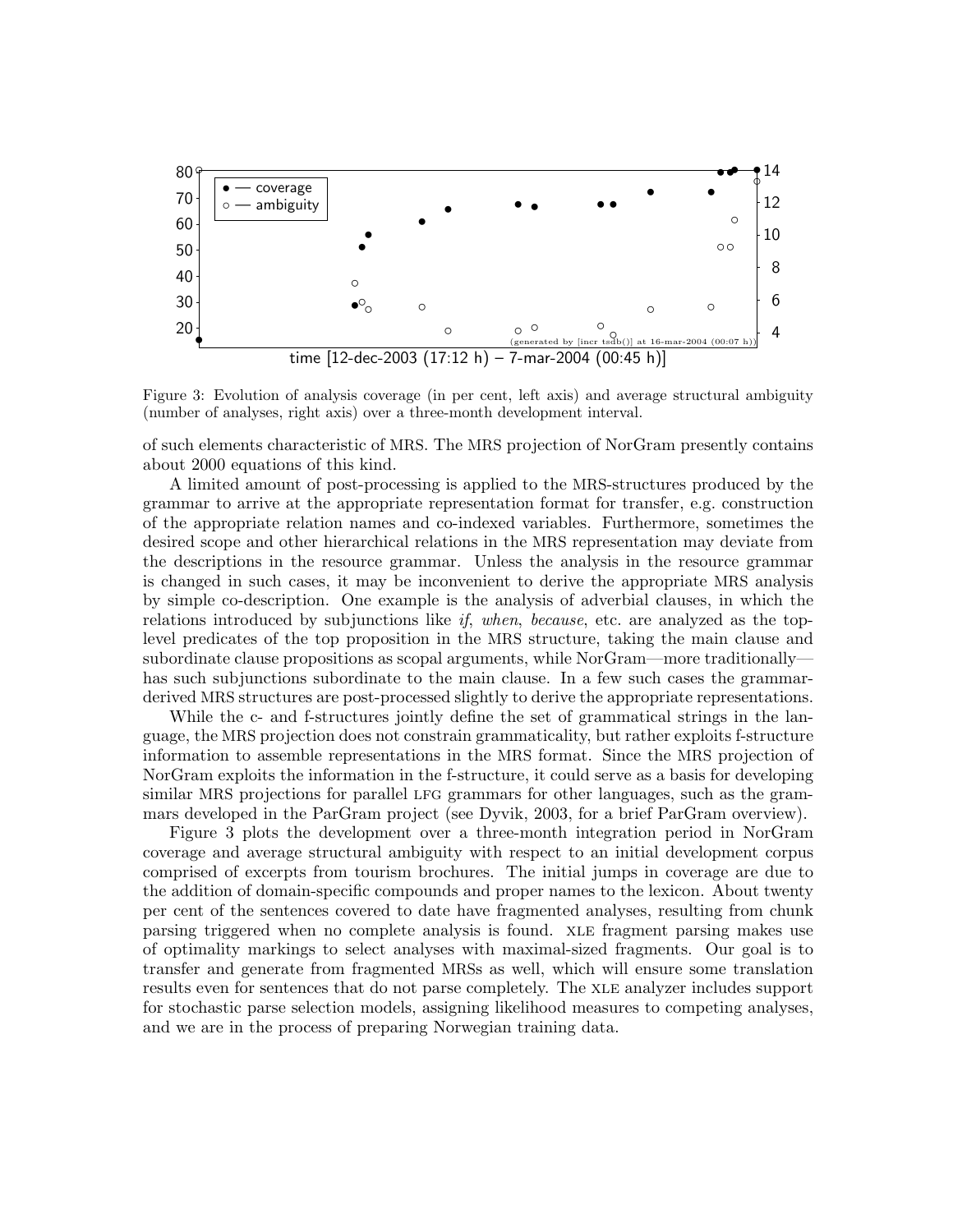#### 5 Towards MRS-Based Transfer

Unlike in parsing and generation frameworks, there is less established common wisdom in terms of (semantic) transfer formalisms and algorithms. LOGON follows many of the main Verbmobil ideas—transfer as a resource-sensitive rewrite process, where rules replace MRS fragments (SL to TL) in a step-wise manner (Wahlster, 2000)—but adds two innovative elements to the transfer component, viz. (i) the use of typing for hierarchical organization of transfer rules and (ii) a chart-like treatment of transfer-level ambiguity. The general form of MRS transfer rules (MTRs) is as a quadruple

 $\lceil$  CONTEXT :  $\lceil$  INPUT  $\lceil$  ! FILTER  $\lceil \rightarrow$  OUTPUT

where each of the four components, in turn, is a partial MRS, i.e. triplet of a top handle, bag of EPs, and handle constraints. Left-hand side components are unified against an input MRS  $M$  and, when successful, trigger the rule application; elements of  $M$  matched by input are replaced with the output component, respecting all variable bindings established during unification. The optional CONTEXT and FILTER components serve to condition rule application (on the presence or absence of specific aspects of  $M$ ), establish bindings for output processing, but do *not* consume elements of  $M$ . Although our current focus is on translation into English, MTRs in principle state translational correspondence relations and, modulo context conditioning, can be reversed.

Transfer rules use a multiple-inheritance hierarchy with strong typing and appropriate feature constraints (the LKB formalism; Copestake, 2002) both for elements of MRSs and MTRs themselves. In close analogy to constraint-based grammar, typing facilitates generalizations over transfer regularities—hierarchies of predicates or common MTR configurations, for example—and aids development and debugging. The following is a simplified example, using the ' $\bar{i}$ ' notation for variable binding, ' $\bar{\ }$ ' for underspecification, and omitting the MRS top handle and handle constraints where appropriate:

 $arg12-mtr := \langle [h_0], \{ [h_1] : ((e_2), [i_3], [x_4]) \}, \{ \} \rangle \rightarrow \langle [h_0], \{ [h_1] : ((e_2), [i_3], [x_4]) \}, \{ \} \rangle$ arg12\_mtr  $\land$  { befolke\_v }  $\rightarrow$  { populate\_v } arg12\_mtr  $\land$  { befolke\_v }  $\rightarrow$  { inhabit\_v }

Both translations of the Norwegian befolke instantiate the same MTR type, inheriting all its properties, i.e. the parallelism of all handle, event, and instance variables. Transfer rules are organized as a sequence of ordered rule sets, where the overall ordering of MTR sets and ordering of rules in each set is supplied by the transfer grammar.<sup>2</sup> The resourcesensitive nature of the rewrite process is due to each rule application consuming parts of the MRS at that stage, thus changing the environment in which subsequent rule applications will be evaluated. In the example above, the first of the two MTRs is marked optional (the '<sup>2</sup>'operator), while the second is obligatory: applying transfer rules in this order will

 ${}^{2}$ The provision for successive application of several MTR sets is mostly for convenience, enabling transfer grammars to organize the rewrite process into multiple phases and optionally apply output filters upon the completion of each phase. The LOGON transfer grammar, for example, includes two sets of language-specific MTRs to accommodate grammar-specific idiosyncrasies before and after the core transfer phase, in some cases simply suppressing superfluous information (e.g. predicates introduced by selected-for prepositions and some aspectual markers), in others re-arranging or augmenting semantics to facilitate English generation. Transfer outputs incorporating plural mass nouns, for example, require the insertion of a suitable 'classifier' (Bond, Ogura, & Ikehara, 1996), in order to generate, say, two pieces of information instead of the ungrammatical ∗ two informations.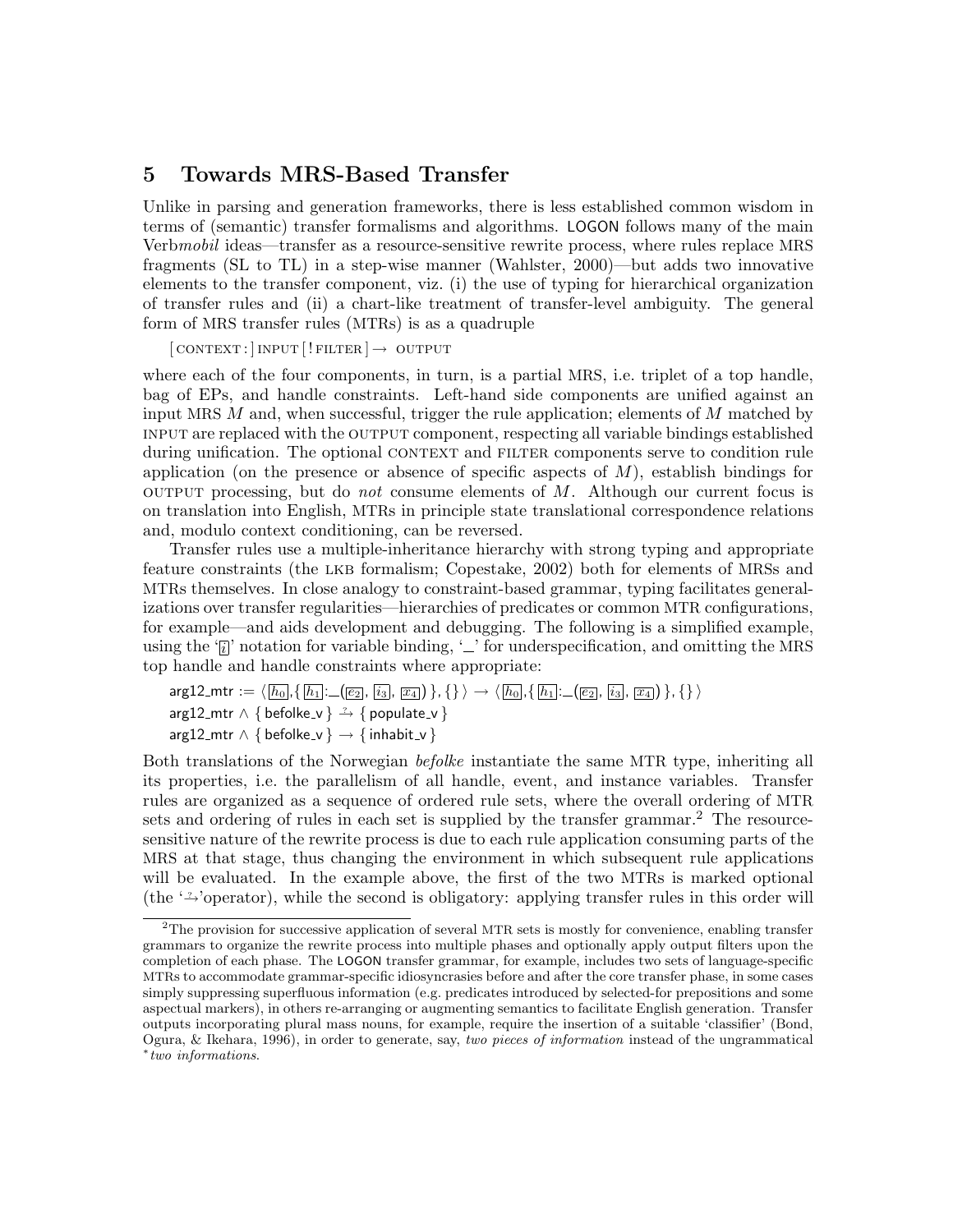

Figure 4: Excerpt from predicate hierarchies provided by English SEM-I. Temporal, directional, and other usages of prepositions give rise to distinct, but potentially related, semantic predicates. Likewise, the SEM-I incorporates some ontological information, e.g. a classification of temporal entities, though crucially only to the extent that is actually grammaticized in the language proper.

create a non-deterministic fork in the rewrite process and gives rise to multiple outputs. Making the last MTR obligatory ensures that SL 'befolke<sub>-v</sub>', ultimately, is transferred into a TL predicate (and at the same time significantly cuts down on the transfer search space). As each transfer rule may have to apply to its own output (e.g. in the face of MRSs with multiple occurrences of the same predicate), the LOGON transfer component implements chart-like factoring of ambiguity under MRS 'equivalence' (common normal form) to avoid combinatorial explosion and spurious permutations.<sup>3</sup>

To further illustrate MRS-based transfer, consider the following example:

n\_n\_lexicalization\_mtr :=  $\langle [h_0], \{ [h_1] \colon \_\_(\overline{x_2}] ), [h_3] \colon \_\_(\overline{x_4}] , [h_3]$ :unspec $(\overline{x_4} , \overline{x_2})$   $\_\_$ :udef  $\Box$ q $(\overline{x_2} , \overline{h_5} , \_\_) \} , \{ [h_5] =_q [h_1] \} \rangle$  $\rightarrow \langle h_0 |, \{ h_3 | \ldots (x_4) \} , \{ \} \rangle$ n\_n\_lexicalization\_mtr  $\land \{ tur_n, g\$ åer\_n }  $\rightarrow \{ hiker_n \}$ 

Again, a high-level transfer type accounts for a general translational equivalence, viz. the translation of a SL nominal compound into a TL lexical noun. The standard MRS analysis of compounds is by means of a two-place 'unspec' relation (as in most cases the grammar has little to say about the specific relation between the two parts), acting much like an intersective modifier on the head noun; the non-head, in turn, is bound by an underspecified indefinite quantifier, since our use of MRSs assumes that all instance variables need to be uniquely bound by a quantifier. The MTR type consumes four input EPs plus the handle constraint associated with the covert quantifier and outputs a single EP, the relation of the TL lexicalization, while preserving the handle and instance variable of the compound head on its output. A sample instantiation of this type is the translation of Norwegian  $turg\mathring{a}$ er ('hike-walker') into English *hiker* (note that, had the grammars decided to lexically decompose agentive nominalizations, the pattern would still hold true, modulo the additional EP for the underlying verbal predicate). Making this rule obligatory ensures that word-by-word translations of *turgåer* are blocked.

A final MTR example demonstrates the use of predicate typing in transfer, viz. the translation of temporal prepositions, where the selection of a specific preposition appears to be largely determined by language-internal constraints.

 $arg12_m$ tr  $\wedge \{ temp\_abstract(\overline{x_0}) \} : \{ p \land p(\_, \overline{x_0}) \} \rightarrow \{ temp\_loc \}$ arg12\_mtr  $\land$  { på\_p }  $\stackrel{?}{\rightarrow}$  { on\_p } arg12\_mtr  $\land$  { på\_p }  $\rightarrow$  { at\_p }

<sup>&</sup>lt;sup>3</sup>To avoid the costly full semantic comparison of each newly derived MRS against the set of earlier intermediate results, MRSs are organized in a chart of sorts, using a bit-vector coded representation of transfer derivations for indexing and retrieval of candidate equivalent MRSs.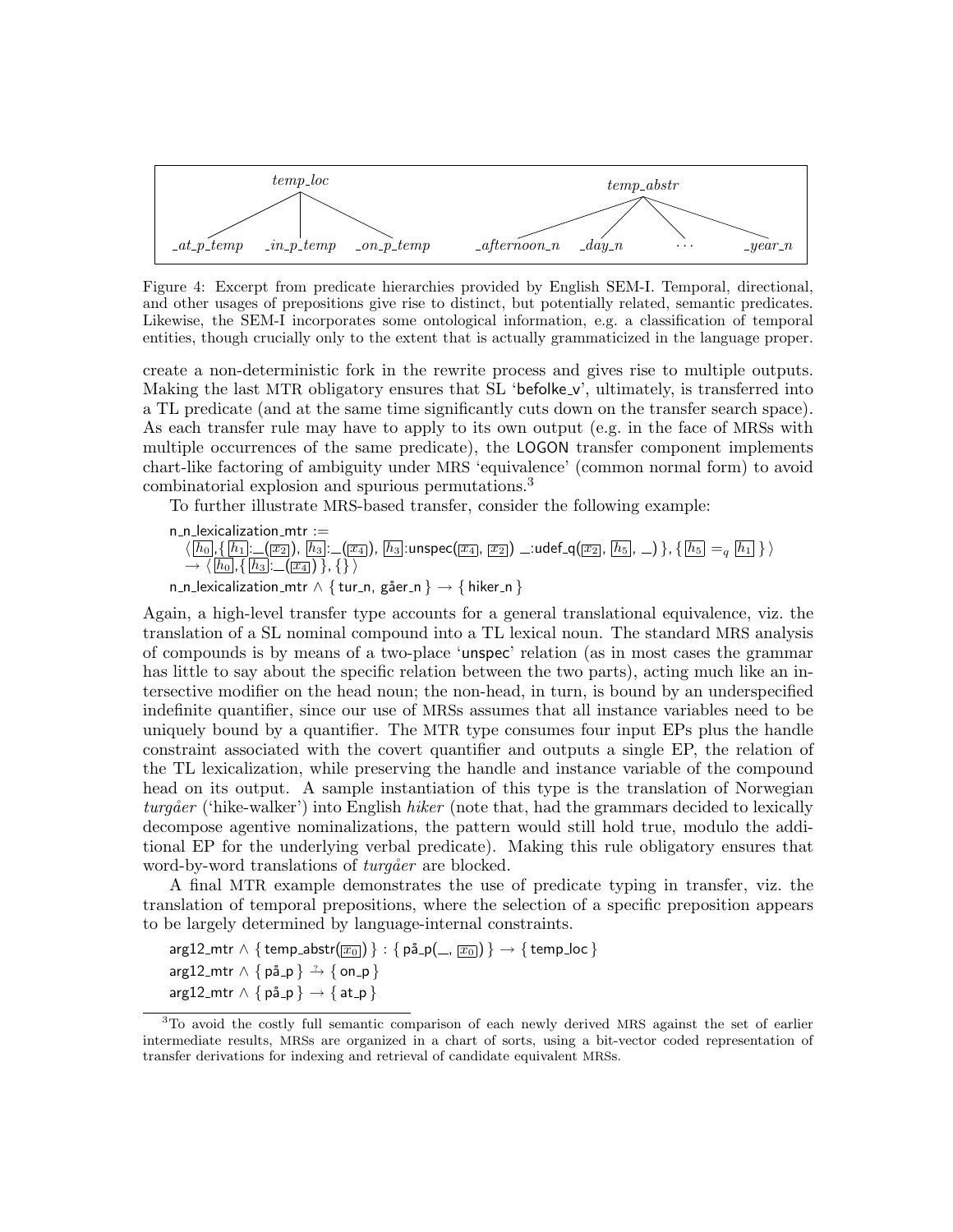| Aggregate            | total<br>items              | word<br>string | distinct<br>trees | overall<br>coverage | time<br>$(\mathrm{s})$ |
|----------------------|-----------------------------|----------------|-------------------|---------------------|------------------------|
|                      |                             |                | Ф                 | $\%$                | Φ                      |
| $30 \le words < 35$  | $\mathcal{D}_{\mathcal{L}}$ | 32.50          | 56.00             | 100.0               | 47.26                  |
| $25 \le words < 30$  |                             | 26.71          | 36.67             | 85.7                | 21.09                  |
| $20 \leq words < 25$ | 26                          | 21.58          | 153.12            | 92.3                | 15.75                  |
| $15 \le words < 20$  | 68                          | 16.88          | 62.06             | 100.0               | 5.44                   |
| $10 \leq words < 15$ | 117                         | 11.77          | 6.78              | 100.0               | 1.12                   |
| $5 \le words < 10$   | 90                          | 7.54           | 3.08              | 100.0               | 0.39                   |
| $0 \leq words < 5$   | 6                           | 4.00           | 1.17              | 100.0               | 0.20                   |
| Total                | 317                         | 12.86          | 29.73             | 98.7                | 3.63                   |

(generated by  $[$ incr tsdb $()$ ] at 16-mar-2004  $(12:51 h)$ )

Table 1: Central measures of generator performance (for English translations of the current development corpus) in relation to input 'complexity'. The columns are, from left to right, the corpus sub-division by input length, total number of items, and average string length, ambiguity rate, grammatical coverage, and generation time, respectively.

By virtue of its context condition, the first rule will transfer Norwegian  $p\ddot{\theta}$  into the abstract predicate 'temp loc' (see Figure 4 above), if and only if its internal argument is of a temporal sort. Letting the generation grammar determine the choice of TL preposition, subsequently, ensures that Norwegian på ettermiddagen ('on afternoon $_{def}$ ') is correctly translated as English in the afternoon.

Transfer rules are applied until the rewrite process reaches a fix-point, which can be guaranteed as long as the transfer grammar avoids direct or indirect rewrite cycles. In order to obtain a notion of completeness of output MRSs, EPs are 'color-coded' during transfer: for the time being, we employ two colors to indicate SL and TL status, respectively (with a small number of chameleon-type, interlingual predicates like 'message' EPs representing illocutionary acts; see Ginzburg  $\&$  Sag, 2000). Individual MTRs (or often sets of rules) indicate whether they act color-preserving (i.e. SL to SL or TL to TL) or color-changing (SL to TL), thus effectively creating independent namespaces for predicates and enabling individual transfer phases to optionally filter outputs that have a non-zero intersection with the input predicate set. The final transfer result(s) can be tested for compatibility against the published interface to the generation grammar based on the target language SEM-I, which goes some way towards ensuring generator success.

# 6 English Generation using HPSG

Realization of post-transfer MRSs in LOGON builds on the pre-existing LinGO English Resource Grammar (erg; Flickinger, 2000) and lkb generator (Carroll, Copestake, Flickinger, & Poznanski, 1999). After addition of domain-specific vocabulary and a small amount of fine-tuning, the erg provides adequate analyses for around 95 per cent of the 330-sentence corpus of translations for the original Norwegian development corpus. Yet, out-of-the-box LKB generator performance was not satisfactory at an average processing time of above 40 seconds per input MRS and frequent generator time-outs.

In-depth study of generator performance revealed two major computational sinks, viz. indexing on subsets of semantic relations and exponential combinatorics originating in lo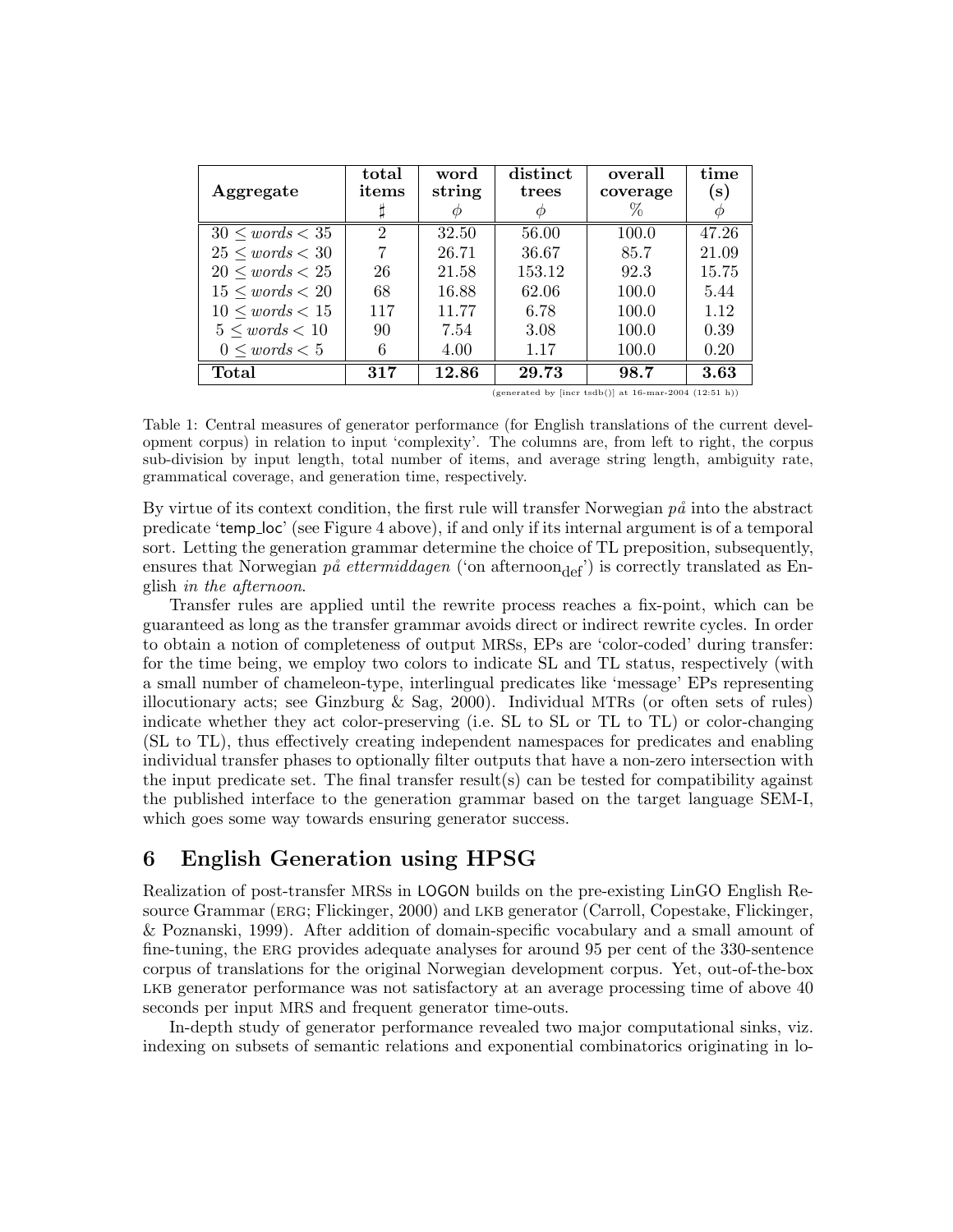cal ambiguity. While the first was easily addressed by superimposing a bit-vector based indexing scheme, the second led to a revision of the basic chart generation algorithm, blending subsumption-based packing in the spirit of Oepen & Carroll (2002) with the original two-phase treatment of modifier attachment. We plan to publish the new algorithm and further evaluation results separately, but Table 1 indicates that generation complexity from well-formed MRSs could be reduced to approximate polynomial growth in input complexity and time-outs eliminated completely.

At an average of 30 English realizations per input MRS (see Table 1), it is vital to rank the generator output. As a first shot at deriving a likelihood measure for realizations, strings are assigned perplexity scores with respect to  $n$ -gram language models. Using the CMU SLM toolkit with Witten-Bell discounting and a vocabulary of 65,000 words, models have been trained for various values of n on the British National Corpus. Our best performer to date, a 5-gram model with back-off, achieves an exact match accuracy of around 55 per cent (against a 30 per cent random-choice baseline) and quite generally seems to prefer idiomatic-sounding realizations over less acceptable alternatives. Further experimentation with structural features and different learners is now underway.

# 7 Satellite Activities: Evaluation & Resources

Complementing work on the core MT prototype, LOGON pursues more basic, PhD-level research (on disambiguation techniques, soft constraints, WSD, and the syntax – semantics interface) as well as resource creation—adaptation of a large computational lexicon and associated tools and the production of a parallel domain corpus—and evaluation activities. For component-level evaluation we have revised the glass-box *competence and performance* profiling methodology (Oepen & Carroll, 2002) for both transfer and generation (see examples in § 4 and § 6), but also foresee a round of end-to-end, black-box evaluation to assess the utility of currently fashionable, n-gram based similarity metrics.

# 8 Preliminary Conclusion — Outlook

The idiom *Som å kapp-ete med trollet* to many Norwegians suggests an intricate task that demands creative thinking. The future of MT has been (mis-)diagnosed 'just around the corner' since the beginning of time. In absolute numbers LOGON only commands five per cent of the resources available to Verbmobil; there is no basis to expect a break-through in fully-automated MT in the foreseeable future, but yet we see progress along the way, specifically in the sustained development of large-scale, general purpose language technology and a growing understanding of the role of practical computational semantics. In only nine months of development, the LOGON consortium assembled a functional end-to-end prototype, albeit of limited coverage, a novel integration of lfg analysis and hpsg generation, and an innovative approach to ambiguity-preserving transfer—all in a scalable architecture. We expect to broaden the scope of our prototype continually, specifically in terms of transfer coverage, and in parallel plan to pursue a few in-depth feasibility studies, for example on the use of more 'geometric' semantic accounts of aspectual and temporal relations or modal operators.

Extending ambiguity management throughout all translation phases, we expect to devise stochastic models to reduce the number of active hypotheses upon completion of each phase—i.e. parse selection in the spirit of Riezler, Prescher, Kuhn, & Johnson (2000),